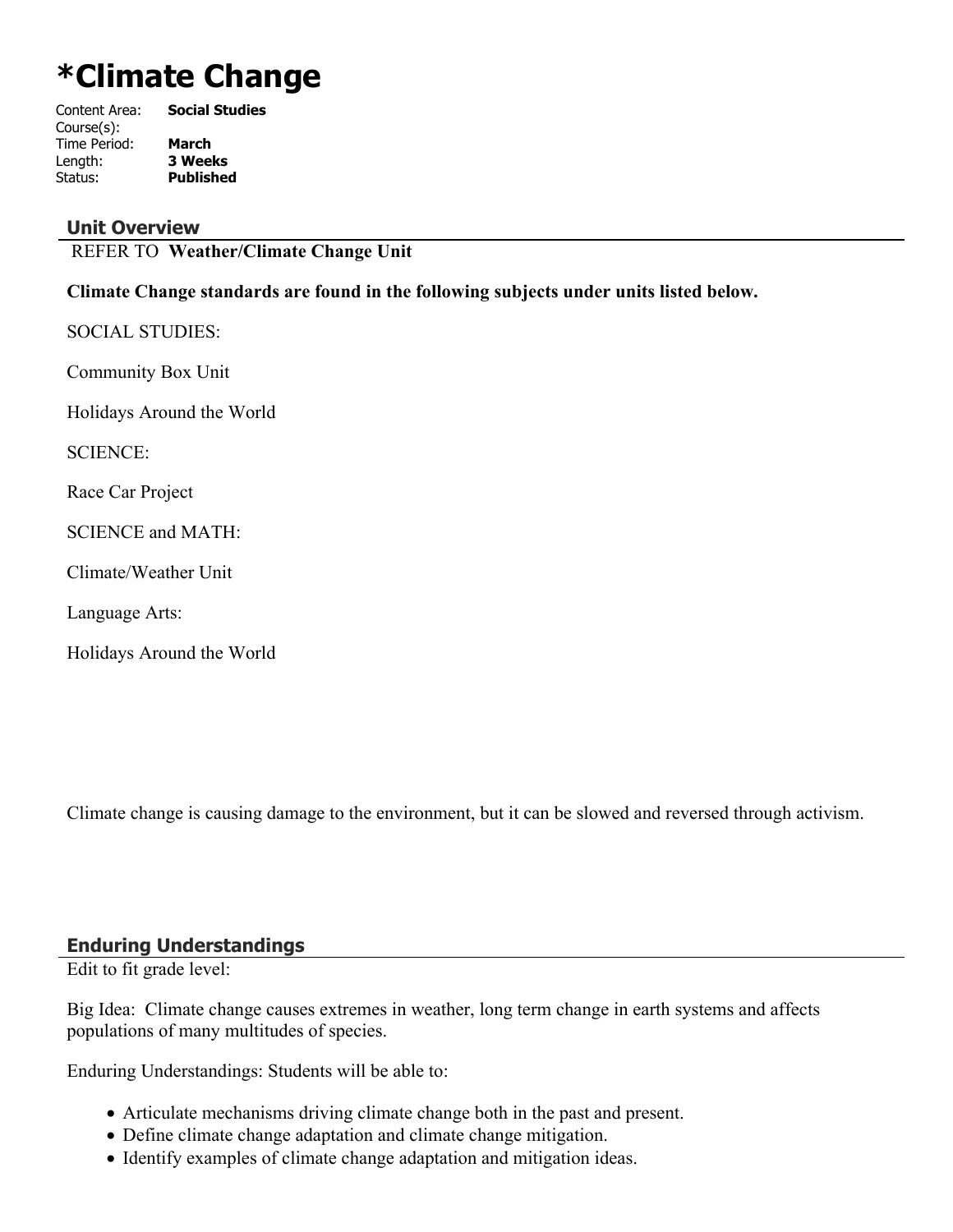• Identify tools that may be useful in gathering information about climate change impacts.

# **Essential Questions**

What is climate change and why is it important to us?

https://cdn.naaee.org/sites/default/files/10 essential questions for each grade band.pdf

# **Instructional Strategies & Learning Activities**

https://climatechangelive.org/index.php?pid=180#3

# **Integration of Career Readiness, Life Literacies and Key Skills**

|                  | Digital tools can be used to display data in various ways.                                                                                                                                        |
|------------------|---------------------------------------------------------------------------------------------------------------------------------------------------------------------------------------------------|
|                  | A variety of diverse sources, contexts, disciplines, and cultures provide valuable and<br>necessary information that can be used for different purposes.                                          |
|                  | Critical thinkers must first identify a problem then develop a plan to address it to<br>effectively solve the problem.                                                                            |
| TECH.9.4.2.CT.2  | Identify possible approaches and resources to execute a plan (e.g., 1.2.2.CR1b, 8.2.2.ED.3).                                                                                                      |
| TECH.9.4.2.CI.2  | Demonstrate originality and inventiveness in work (e.g., 1.3A.2CR1a).                                                                                                                             |
| TECH.9.4.2.IML.1 | Identify a simple search term to find information in a search engine or digital resource.                                                                                                         |
| TECH.9.4.2.CT.1  | Gather information about an issue, such as climate change, and collaboratively brainstorm<br>ways to solve the problem (e.g., K-2-ETS1-1, 6.3.2.GeoGI.2).                                         |
| TECH.9.4.2.CI.1  | Demonstrate openness to new ideas and perspectives (e.g., 1.1.2.CR1a, 2.1.2.EH.1,<br>6.1.2. Civics CM. 2).                                                                                        |
|                  | Brainstorming can create new, innovative ideas.                                                                                                                                                   |
| TECH.9.4.2.CT.3  | Use a variety of types of thinking to solve problems (e.g., inductive, deductive).                                                                                                                |
| WRK.9.2.5.CAP.3  | Identify qualifications needed to pursue traditional and non-traditional careers and<br>occupations.                                                                                              |
| WRK.9.2.5.CAP.4  | Explain the reasons why some jobs and careers require specific training, skills, and<br>certification (e.g., life guards, child care, medicine, education) and examples of these<br>requirements. |
| WRK.9.2.5.CAP.1  | Evaluate personal likes and dislikes and identify careers that might be suited to personal<br>likes.                                                                                              |
| WRK.9.2.5.CAP.2  | Identify how you might like to earn an income.                                                                                                                                                    |
|                  | An individual's passions, aptitude and skills can affect his/her employment and earning<br>potential.                                                                                             |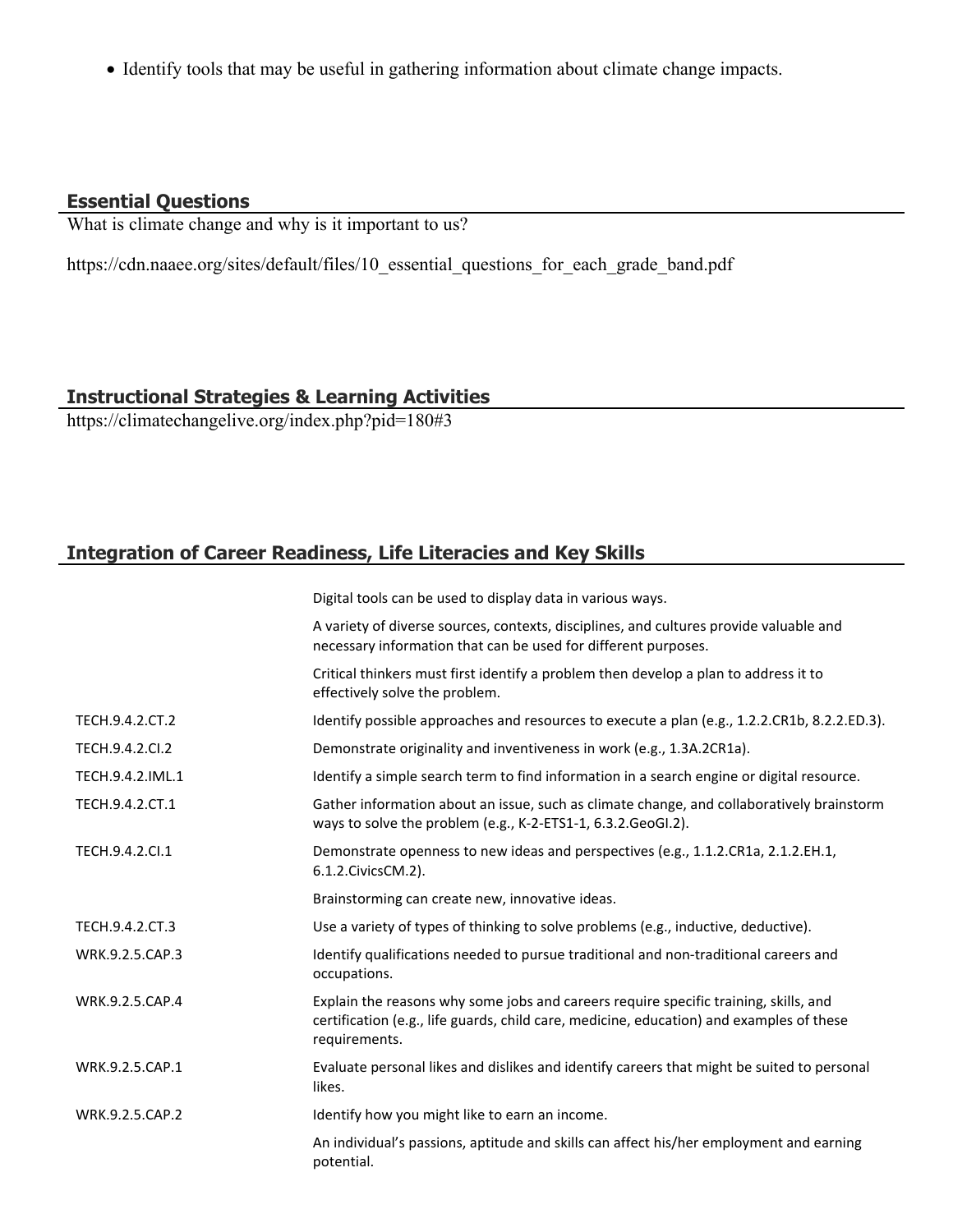TECH.9.4.2.IML.3 Use a variety of sources including multimedia sources to find information about topics such as climate change, with guidance and support from adults (e.g., 6.3.2.GeoGI.2, 6.1.2.HistorySE.3, W.2.6, 1-LSI-2).

### **Interdisciplinary Connections**

| LA.RI.3.4 | Determine the meaning of general academic and domain-specific words and phrases in a<br>text relevant to a grade 3 topic or subject area.                                                                             |
|-----------|-----------------------------------------------------------------------------------------------------------------------------------------------------------------------------------------------------------------------|
| LA.RI.3.5 | Use text features and search tools (e.g., key words, sidebars, hyperlinks) to locate<br>information relevant to a given topic efficiently.                                                                            |
| LA.RI.3.6 | Distinguish their own point of view from that of the author of a text.                                                                                                                                                |
| LA.RI.3.7 | Use information gained from text features (e.g., illustrations, maps, photographs) and the<br>words in a text to demonstrate understanding of the text (e.g., where, when, why, and<br>how key events occur).         |
| LA.RI.3.2 | Determine the main idea of a text; recount the key details and explain how they support<br>the main idea.                                                                                                             |
| LA.RI.3.3 | Describe the relationship between a series of historical events, scientific ideas or concepts,<br>or steps in technical procedures in a text, using language that pertains to time, sequence,<br>and cause/effect.    |
| LA.RI.3.8 | Describe the logical connection between particular sentences and paragraphs in a text<br>(e.g., comparison, cause/effect, first/second/third in a sequence) to support specific points<br>the author makes in a text. |
| LA.RI.3.9 | Compare, contrast and reflect on (e.g., practical knowledge, historical/cultural context,<br>and background knowledge) the most important points and key details presented in two<br>texts on the same topic.         |

## **Differentiation**

#### **Modifications & Accommodations**

#### **Formative Assessments**

#### **Summative Assessments**

**Summative assessments** evaluate student learning, knowledge, proficiency, or success at the conclusion of an instructional period, like a unit, course, or program. Summative assessments are almost always formally graded and often heavily weighted (though they do not need to be). Summative assessment can be used to great effect in conjunction and alignment with formative assessment, and instructors can consider a variety of